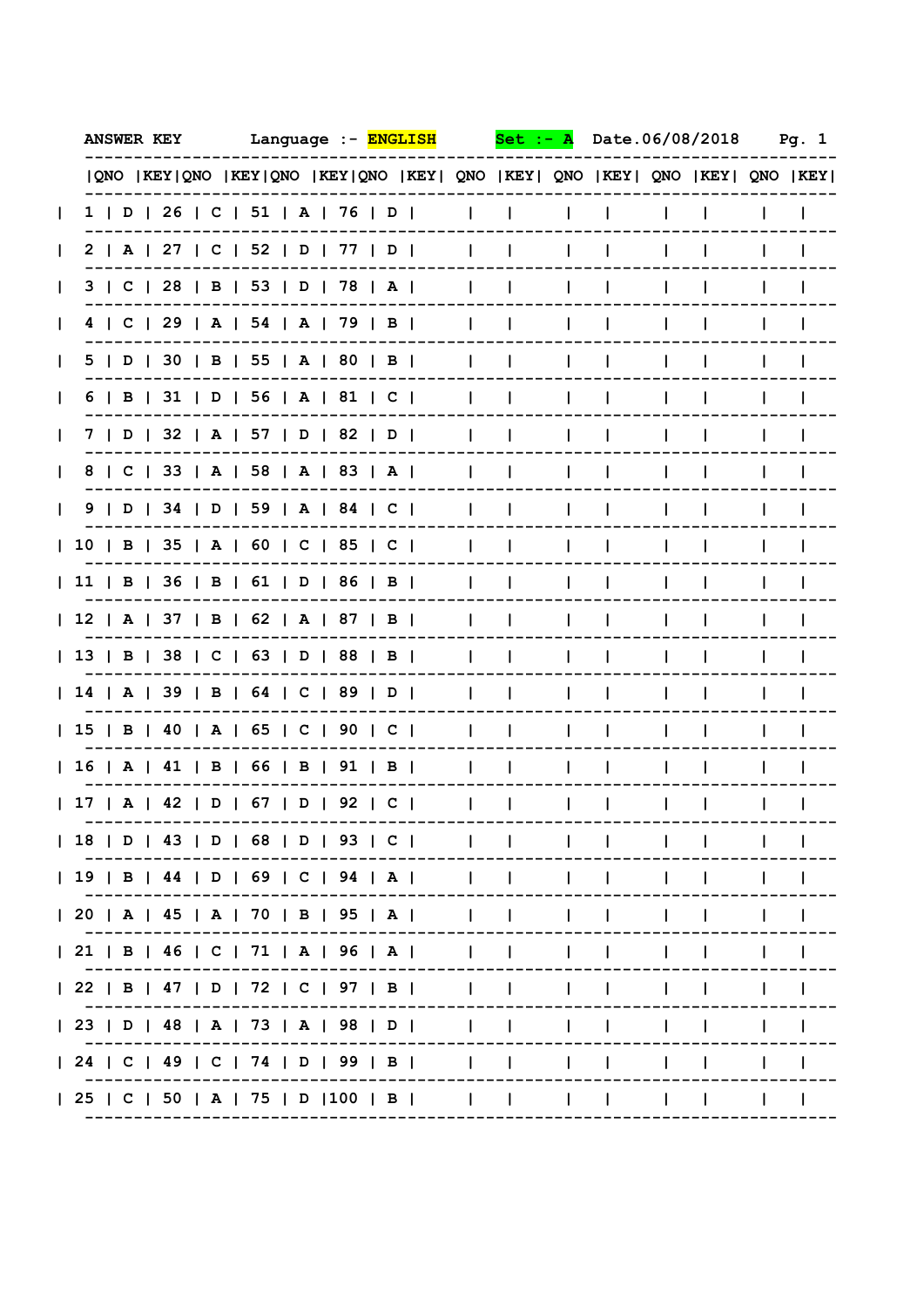| <b>ANSWER KEY</b> | <u> Lanquaqe :- ENGLISH</u>                                                 | Set                                          | Date.06/08/2018 | Pq.2 |
|-------------------|-----------------------------------------------------------------------------|----------------------------------------------|-----------------|------|
|                   | QNO  KEY QNO  KEY QNO  KEY QNO  KEY  QNO  KEY  QNO  KEY  QNO  KEY  QNO  KEY |                                              |                 |      |
|                   | 1   A   26   D   51   D   76   D                                            | $\mathbf{L}$<br>$\mathbf{L}$<br>L            | I.              |      |
|                   | 2   A   27   A   52   A   77   D                                            | $\mathbf{I}$<br>$\mathbf{L}$<br>L            | I.<br>I.        |      |
|                   | 3   D   28   A   53   A   78   D                                            | $\mathbf{I}$<br>$\mathbf{L}$<br>L            | $\mathbf{I}$    |      |
|                   | 4   B   29   D   54   D   79   D                                            | $\mathbf{I}$<br>$\mathbf{L}$<br>L            | $\mathbf{I}$    |      |
|                   | 5   A   30   A   55   A   80   A                                            | $\mathbf{L}$<br>$\mathbf{L}$<br>$\mathbf{I}$ | $\mathbf{L}$    |      |
|                   | 6   B   31   C   56   A   81   C                                            | $\mathbf{I}$<br>$\mathbf{L}$<br>$\mathbf{L}$ | $\mathbf{I}$    |      |
|                   | 7   A   32   C   57   D   82   B                                            | $\mathbf{I}$<br>$\mathbf{L}$<br>$\mathbf{L}$ | $\mathbf{I}$    |      |
|                   | 8   B   33   B   58   A   83   C                                            | $\mathbf{I}$<br>$\mathbf{I}$<br>$\mathbf{L}$ | I.              |      |
|                   | $9$   A   34   A   59   A   84   D                                          | $\mathbf{L}$<br>$\mathbf{I}$<br>$\mathbf{L}$ | $\mathbf{I}$    |      |
|                   | 10   B   35   B   60   C   85   A                                           | $\mathbf{I}$<br>$\mathbf{L}$<br>$\mathbf{L}$ | Ι.              |      |
|                   | 11   B   36   B   61   A   86   C                                           | $\mathbf{L}$<br>$\mathbf{I}$<br>$\mathbf{L}$ | $\mathbf{I}$    |      |
|                   | 12   D   37   B   62   D   87   B                                           | $\mathbf{I}$<br>I.<br>L                      | I.              |      |
|                   | 13   C   38   D   63   D   88   B                                           | Ι.<br>$\mathbf{I}$                           | $\mathbf{I}$    |      |
|                   | 14   D   39   C   64   C   89   D                                           | L                                            |                 |      |
|                   | 15   B   40   C   65   B   90   A                                           |                                              |                 |      |
|                   | 16   D   41   D   66   D   91   A                                           |                                              |                 |      |
|                   | 17   A   42   D   67   C   92   B                                           |                                              |                 |      |
|                   | 18   C   43   B   68   D   93   D                                           |                                              |                 |      |
|                   | 19   C   44   D   69   C   94   B                                           |                                              |                 |      |
|                   | 20   D   45   A   70   B   95   B                                           |                                              |                 |      |
|                   | 21   B   46   C   71   A   96   C                                           |                                              |                 |      |
|                   | 22   B   47   D   72   C   97   B                                           |                                              |                 |      |
|                   | 23   C   48   A   73   A   98   C                                           |                                              |                 |      |
|                   | 24   B   49   C   74   B   99   C                                           |                                              |                 |      |
|                   | 25   A   50   A   75   B   100   A                                          |                                              |                 |      |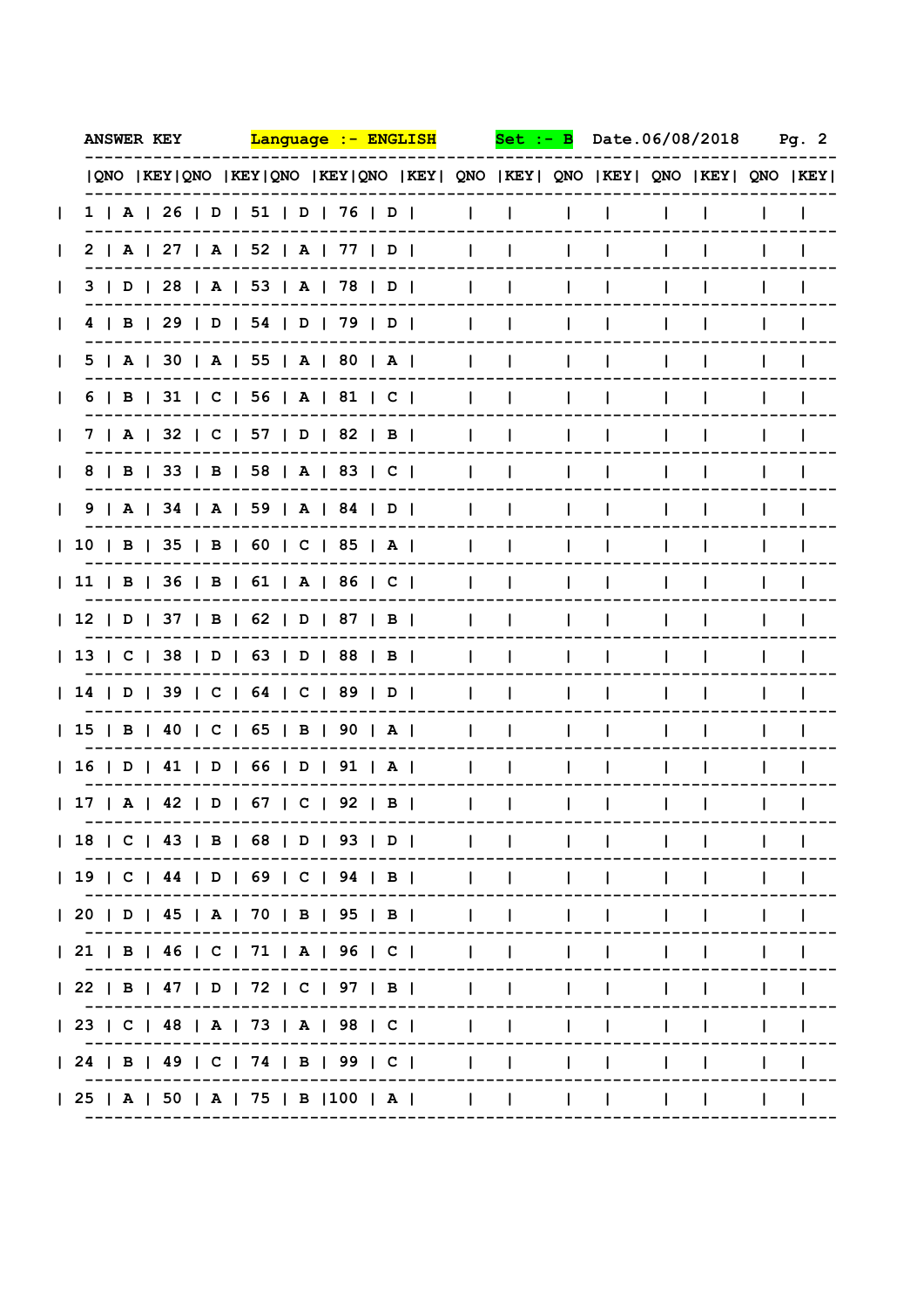| <b>ANSWER KEY</b> | <u> Lanquaqe :- ENGLISH</u>                                                 | Set                                          | Date.06/08/2018    | Pg.3 |
|-------------------|-----------------------------------------------------------------------------|----------------------------------------------|--------------------|------|
|                   | QNO  KEY QNO  KEY QNO  KEY QNO  KEY  QNO  KEY  QNO  KEY  QNO  KEY  QNO  KEY |                                              |                    |      |
|                   | 1   B   26   B   51   D   76   A                                            | $\mathbf{L}$<br>$\mathbf{I}$<br>L            | I.                 |      |
|                   | 2   A   27   B   52   A   77   B                                            | $\mathbf{I}$<br>$\mathbf{L}$<br>L            | I.<br>$\mathbf{I}$ |      |
|                   | $3$   B   28   D   53   A   78   B                                          | $\mathbf{I}$<br>$\mathbf{I}$<br>L            | $\mathbf{I}$       |      |
|                   | 4   A   29   C   54   D   79   D                                            | $\mathbf{I}$<br>$\mathbf{I}$<br>L            | $\mathbf{I}$       |      |
|                   | 5   B   30   C   55   A   80   D                                            | $\mathbf{I}$<br>$\mathbf{I}$<br>L            | $\mathbf{I}$       |      |
|                   | 6   D   31   B   56   A   81   A                                            | $\mathbf{I}$<br>$\mathbf{I}$<br>$\mathbf{L}$ | $\mathbf{L}$       |      |
|                   | 7   A   32   B   57   D   82   C                                            | $\mathbf{I}$<br>$\mathbf{I}$<br>$\mathbf{L}$ | $\mathbf{I}$       |      |
|                   | 8   C   33   C   58   A   83   C                                            | $\mathbf{I}$<br>$\mathbf{I}$<br>$\mathbf{L}$ | $\mathbf{I}$       |      |
|                   | 9   C   34   B   59   A   84   B                                            | $\mathbf{I}$<br>$\mathbf{I}$<br>$\mathbf{L}$ | $\mathbf{I}$       |      |
|                   | 10   D   35   A   60   C   85   C                                           | $\mathbf{I}$<br>$\mathbf{I}$<br>$\mathbf{L}$ | I.                 |      |
|                   | 11   A   36   C   61   D   86   D                                           | $\mathbf{I}$<br>$\mathbf{I}$<br>$\mathbf{L}$ | Ι.                 |      |
|                   | 12   A   37   C   62   A   87   B                                           | L<br>Ι.<br>I.                                | I.                 |      |
|                   | 13   D   38   B   63   D   88   B                                           | L<br>I.<br>I.                                | I.                 |      |
|                   | 14   B   39   A   64   C   89   D                                           |                                              |                    |      |
|                   | 15   A   40   B   65   D   90   B                                           |                                              |                    |      |
|                   | 16   B   41   D   66   C   91   D                                           |                                              |                    |      |
|                   | 17   D   42   B   67   B   92   B                                           |                                              |                    |      |
|                   | 18   C   43   D   68   D   93   B                                           |                                              |                    |      |
|                   | 19   D   44   D   69   C   94   C                                           |                                              |                    |      |
|                   | 20   B   45   A   70   B   95   B                                           |                                              |                    |      |
|                   | 21   D   46   C   71   A   96   C                                           |                                              |                    |      |
|                   | 22   A   47   0   72   C   97   C                                           |                                              |                    |      |
|                   |                                                                             |                                              |                    |      |
|                   | 24   D   49   C   74   D   99   A                                           |                                              |                    |      |
|                   |                                                                             |                                              |                    |      |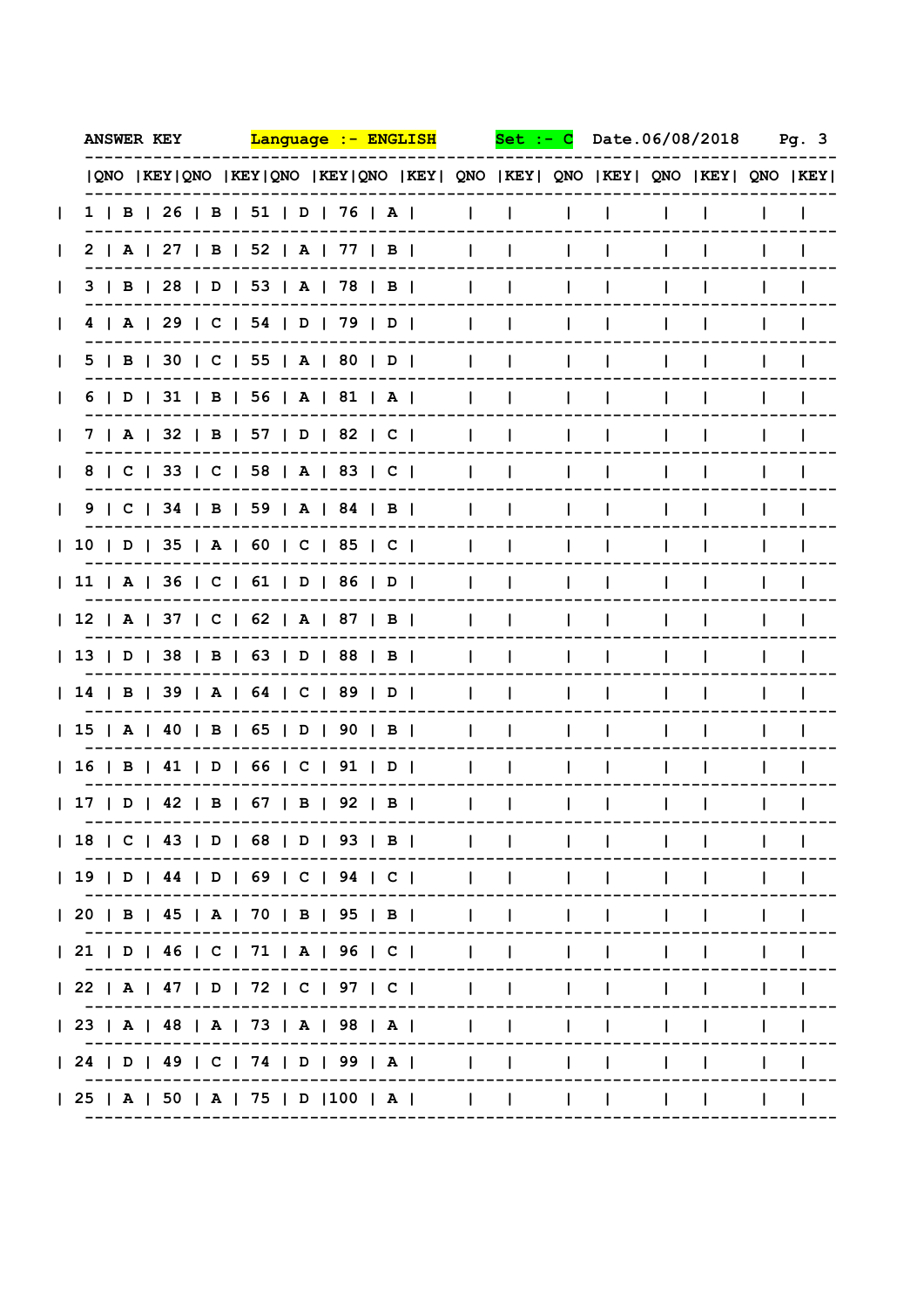| <b>ANSWER KEY</b> | <u> Lanquaqe :- ENGLISH</u>                                                                                                                                                                                                                                                                    |              | Set          |              | Date.06/08/2018 |    |  | Pa. 4 |
|-------------------|------------------------------------------------------------------------------------------------------------------------------------------------------------------------------------------------------------------------------------------------------------------------------------------------|--------------|--------------|--------------|-----------------|----|--|-------|
|                   | QNO  KEY QNO  KEY QNO  KEY QNO  KEY  QNO  KEY  QNO  KEY  QNO  KEY  QNO  KEY                                                                                                                                                                                                                    |              |              |              |                 |    |  |       |
|                   | $1$   B   26   B   51   A   76   B                                                                                                                                                                                                                                                             | $\mathbf{L}$ | $\mathbf{L}$ | L            | I.              |    |  |       |
|                   | 2   D   27   B   52   D   77   D                                                                                                                                                                                                                                                               | $\mathbf{L}$ | $\mathbf{L}$ | L            | I.              | I. |  |       |
|                   | 3   C   28   C   53   D   78   D                                                                                                                                                                                                                                                               | $\mathbf{I}$ | $\mathbf{L}$ | L            | $\mathbf{I}$    |    |  |       |
|                   | 4   D   29   B   54   A   79   D                                                                                                                                                                                                                                                               | $\mathbf{I}$ | $\mathbf{I}$ | $\mathbf{L}$ | $\mathbf{I}$    |    |  |       |
|                   | 5   B   30   A   55   A   80   D                                                                                                                                                                                                                                                               | $\mathbf{I}$ | $\mathbf{I}$ | L            | $\mathbf{I}$    |    |  |       |
|                   | 6   A   31   B   56   A   81   C                                                                                                                                                                                                                                                               | $\mathbf{I}$ | $\mathbf{I}$ | $\mathbf{L}$ | $\mathbf{I}$    |    |  |       |
|                   | 7   A   32   B   57   D   82   C                                                                                                                                                                                                                                                               | $\mathbf{I}$ | $\mathbf{I}$ | $\mathbf{L}$ | $\mathbf{I}$    |    |  |       |
|                   | 8   D   33   D   58   A   83   B                                                                                                                                                                                                                                                               | $\mathbf{I}$ | $\mathbf{I}$ | $\mathbf{L}$ | $\mathbf{I}$    |    |  |       |
|                   | 9   B   34   C   59   A   84   C                                                                                                                                                                                                                                                               | $\mathbf{L}$ | $\mathbf{I}$ | $\mathbf{L}$ | $\mathbf{I}$    |    |  |       |
|                   | 10   A   35   C   60   C   85   D                                                                                                                                                                                                                                                              | $\mathbf{L}$ | $\mathbf{I}$ | $\mathbf{L}$ | $\mathbf{I}$    |    |  |       |
|                   | 11   D   36   D   61   A   86   A                                                                                                                                                                                                                                                              | $\mathbf{I}$ | $\mathbf{I}$ | $\mathbf{L}$ | $\mathbf{I}$    |    |  |       |
|                   | 12   A   37   A   62   D   87   B                                                                                                                                                                                                                                                              | $\mathbf{I}$ | Ι.           | L            | I.              |    |  |       |
|                   | 13   C   38   A   63   D   88   B                                                                                                                                                                                                                                                              | L            | Ι.           | I.           | I.              |    |  |       |
|                   | 14   C   39   D   64   C   89   D                                                                                                                                                                                                                                                              |              |              | L            |                 |    |  |       |
|                   | 15   D   40   A   65   B   90   C                                                                                                                                                                                                                                                              |              |              |              |                 |    |  |       |
|                   | 16   B   41   D   66   D   91   A                                                                                                                                                                                                                                                              |              |              |              |                 |    |  |       |
|                   | 17   A   42   D   67   C   92   A                                                                                                                                                                                                                                                              |              |              |              |                 |    |  |       |
|                   | 18   B   43   D   68   D   93   A                                                                                                                                                                                                                                                              |              |              |              |                 |    |  |       |
|                   | 19   A   44   B   69   C   94   B   $\qquad$   $\qquad$   $\qquad$   $\qquad$   $\qquad$   $\qquad$   $\qquad$   $\qquad$   $\qquad$   $\qquad$   $\qquad$   $\qquad$   $\qquad$   $\qquad$   $\qquad$   $\qquad$   $\qquad$   $\qquad$   $\qquad$   $\qquad$   $\qquad$   $\qquad$   $\qquad$ |              |              |              |                 |    |  |       |
|                   | 20   B   45   A   70   B   95   D                                                                                                                                                                                                                                                              |              |              |              |                 |    |  |       |
|                   | 21   C   46   C   71   A   96   B                                                                                                                                                                                                                                                              |              |              |              |                 |    |  |       |
|                   | 22   C   47   D   72   C   97   B                                                                                                                                                                                                                                                              |              |              |              |                 |    |  |       |
|                   | 23   B   48   A   73   A   98   C                                                                                                                                                                                                                                                              |              |              |              |                 |    |  |       |
|                   | 24   A   49   C   74   A   99   B                                                                                                                                                                                                                                                              |              |              |              |                 |    |  |       |
|                   | 25   B   50   A   75   B  100   C                                                                                                                                                                                                                                                              |              |              |              |                 |    |  |       |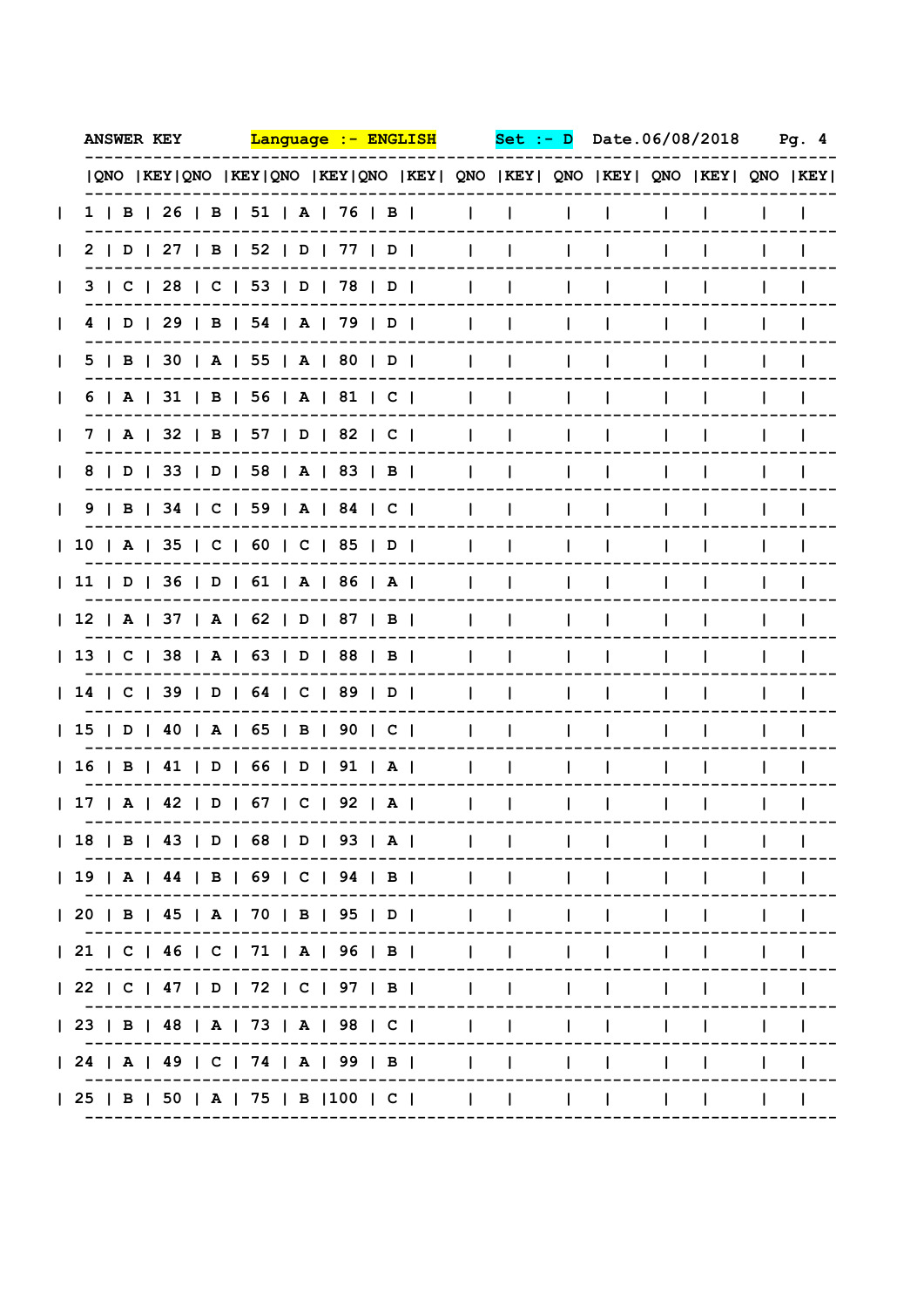| <b>ANSWER KEY</b> | <u> Lanquaqe :- HINDI</u>                                                   |              | Set          |              | Date.06/08/2018 |  |    | Pg. 5 |
|-------------------|-----------------------------------------------------------------------------|--------------|--------------|--------------|-----------------|--|----|-------|
|                   | QNO  KEY QNO  KEY QNO  KEY QNO  KEY  QNO  KEY  QNO  KEY  QNO  KEY  QNO  KEY |              |              |              |                 |  |    |       |
|                   | 1   D   26   C   51   A   76   D                                            | I.           | J.           | I.           | Ι.              |  |    |       |
|                   | 2   A   27   C   52   D   77   D                                            | $\mathbf{I}$ | $\mathbf{I}$ | L            | I.              |  |    |       |
|                   | 3   C   28   B   53   D   78   A                                            | $\mathbf{I}$ | $\mathbf{I}$ | L            | Ι.              |  |    |       |
|                   | 4   C   29   A   54   A   79   B                                            | $\mathbf{I}$ | $\mathbf{I}$ | L            | Ι.              |  |    |       |
|                   | 5   D   30   B   55   A   80   B                                            | I.           | $\mathbf{I}$ | $\mathbf{L}$ | I.              |  |    |       |
|                   | 6   B   31   D   56   A   81   C                                            | $\mathbf{I}$ | $\mathbf{I}$ | $\mathbf{L}$ | I.              |  | L  |       |
|                   | 7   D   32   A   57   D   82   B                                            | $\mathbf{I}$ | $\mathbf{I}$ | $\mathbf{L}$ | $\mathbf{I}$    |  | Ι. |       |
|                   | 8   C   33   A   58   A   83   B                                            | $\mathbf{I}$ | J.           | $\mathbf{L}$ | $\mathbf{I}$    |  |    |       |
|                   | 9   D   34   D   59   A   84   B                                            | $\mathbf{I}$ | J.           | I.           | $\mathbf{I}$    |  |    |       |
|                   | 10   B   35   A   60   C   85   B                                           | $\mathbf{I}$ | $\mathbf{I}$ | I.           | $\mathbf{I}$    |  |    |       |
|                   | 11   B   36   B   61   D   86   A                                           | $\mathbf{I}$ | J.           | I.           | $\mathbf{I}$    |  |    |       |
|                   | 12   A   37   B   62   A   87   A                                           | Ι.           | -1           | $\mathbf{L}$ | I.              |  |    |       |
|                   | 13   B   38   C   63   D   88   D                                           |              |              | $\mathbf{I}$ | I.              |  |    |       |
|                   | 14   A   39   B   64   C   89   B                                           |              |              | I.           |                 |  |    |       |
|                   | 15   B   40   A   65   C   90   D                                           |              |              | L            |                 |  |    |       |
|                   | 16   A   41   B   66   B   91   C                                           |              |              |              |                 |  |    |       |
|                   | 17   A   42   D   67   D   92   C                                           |              |              |              |                 |  |    |       |
|                   | 18   D   43   D   68   D   93   C                                           |              |              |              |                 |  |    |       |
|                   |                                                                             |              |              |              |                 |  |    |       |
|                   | 20   A   45   A   70   B   95   B                                           |              |              |              |                 |  |    |       |
|                   | 21   B   46   C   71   A   96   B                                           |              |              |              |                 |  |    |       |
|                   | 22   B   47   D   72   C   97   C                                           |              |              |              |                 |  |    |       |
|                   | 23   D   48   A   73   A   98   B                                           |              |              |              |                 |  |    |       |
|                   | 24   C   49   C   74   D   99   A                                           |              |              |              |                 |  |    |       |
|                   | 25   C   50   A   75   D   100   A                                          |              |              |              |                 |  |    |       |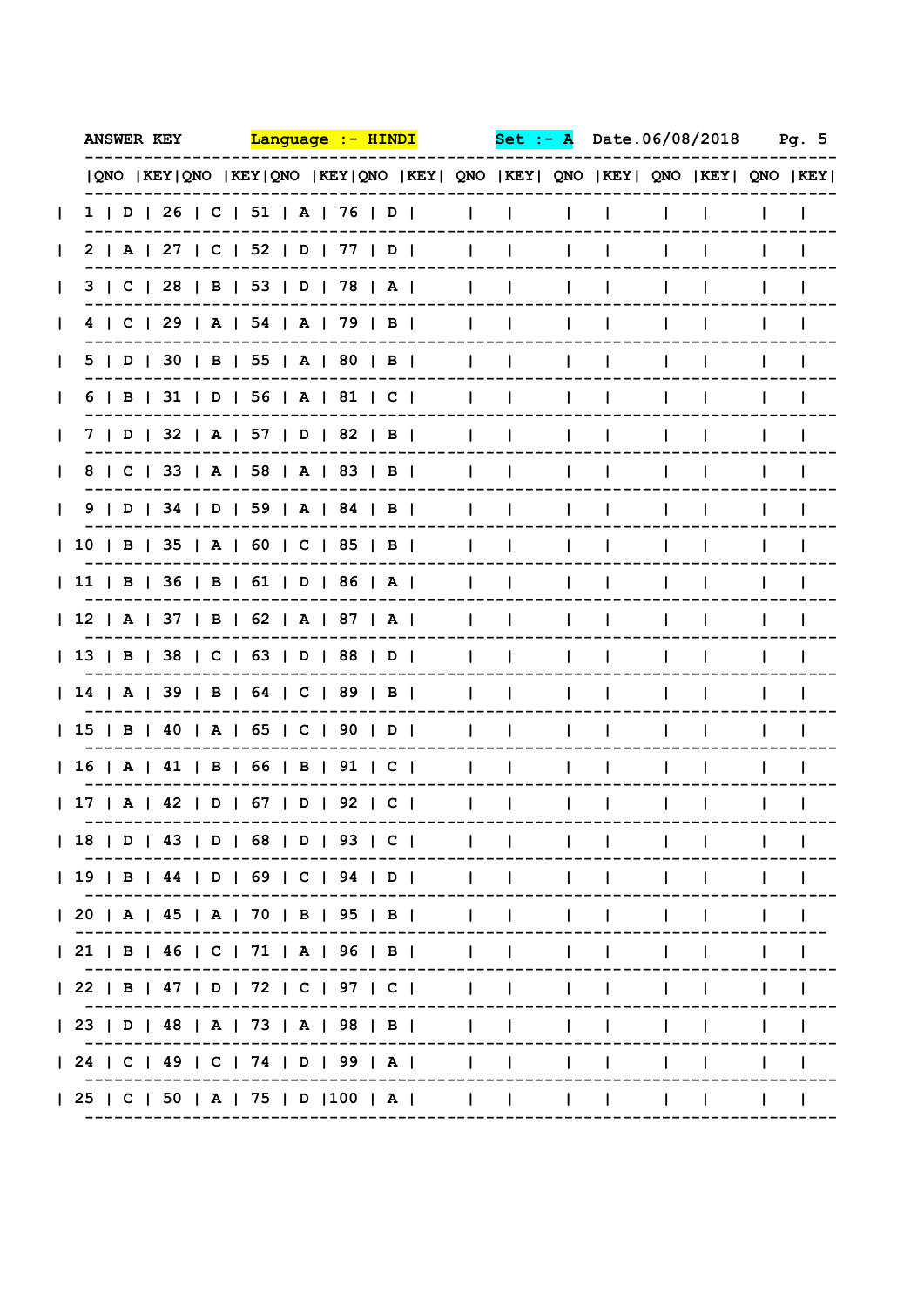| <b>ANSWER KEY</b> | <u> Lanquaqe :- HINDI</u>                                                   |              | Set          |              | Date.06/08/2018 |  |   | Pg. 6 |
|-------------------|-----------------------------------------------------------------------------|--------------|--------------|--------------|-----------------|--|---|-------|
|                   | QNO  KEY QNO  KEY QNO  KEY QNO  KEY  QNO  KEY  QNO  KEY  QNO  KEY  QNO  KEY |              |              |              |                 |  |   |       |
|                   | 1   A   26   D   51   D   76   D                                            | I.           | J.           | L            | $\mathbf{I}$    |  |   |       |
|                   | 2   A   27   A   52   A   77   D                                            | $\mathbf{I}$ | $\mathbf{L}$ | L            | I.              |  |   |       |
|                   | 3   D   28   A   53   A   78   D                                            | $\mathbf{I}$ | $\mathbf{I}$ | L            | Ι.              |  |   |       |
|                   | 4   B   29   D   54   D   79   D                                            | I.           | $\mathbf{I}$ | L            | Ι.              |  |   |       |
|                   | 5   A   30   A   55   A   80   A                                            | $\mathbf{I}$ | $\mathbf{I}$ | I.           | I.              |  |   |       |
|                   | 6   B   31   C   56   A   81   B                                            | $\mathbf{I}$ | $\mathbf{I}$ | $\mathbf{L}$ | $\mathbf{I}$    |  | L |       |
|                   | 7   A   32   C   57   D   82   C                                            | $\mathbf{I}$ | $\mathbf{I}$ | $\mathbf{L}$ | Ι.              |  |   |       |
|                   | 8   B   33   B   58   A   83   B                                            | $\mathbf{I}$ | J.           | $\mathbf{L}$ | Ι.              |  |   |       |
|                   | 9   A   34   A   59   A   84   A                                            | $\mathbf{I}$ | J.           | $\mathbf{L}$ | $\mathbf{I}$    |  |   |       |
|                   | 10   B   35   B   60   C   85   A                                           | $\mathbf{I}$ | $\mathbf{I}$ | I.           | $\mathbf{I}$    |  |   |       |
|                   | 11   B   36   B   61   A   86   C                                           | $\mathbf{I}$ | J.           | I.           | $\mathbf{I}$    |  | L |       |
|                   | 12   D   37   B   62   D   87   C                                           | I.           | $\mathbf{I}$ | $\mathbf{L}$ | I.              |  |   |       |
|                   | 13   C   38   D   63   D   88   C                                           | $\mathbf{I}$ |              | $\mathbf{I}$ | I.              |  |   |       |
|                   | 14   D   39   C   64   C   89   D                                           |              |              | I.           | L               |  |   |       |
|                   | 15   B   40   C   65   B   90   B                                           |              |              | I.           |                 |  |   |       |
|                   | 16   D   41   D   66   D   91   A                                           |              |              |              |                 |  |   |       |
|                   | 17   A   42   D   67   C   92   A                                           |              |              |              |                 |  |   |       |
|                   | 18   C   43   B   68   D   93   D                                           |              |              |              |                 |  |   |       |
|                   | 19   C   44   D   69   C   94   B                                           |              |              |              |                 |  |   |       |
|                   | 20   D   45   A   70   B   95   D                                           |              |              |              |                 |  |   |       |
|                   | 21   B   46   C   71   A   96   C                                           |              |              |              |                 |  |   |       |
|                   | 22   B   47   D   72   C   97   B                                           |              |              |              |                 |  |   |       |
|                   | 23   C   48   A   73   A   98   B                                           |              |              |              |                 |  |   |       |
|                   | 24   B   49   C   74   B   99   B                                           |              |              |              |                 |  |   |       |
|                   | 25   A   50   A   75   B   100   B                                          |              |              |              |                 |  |   |       |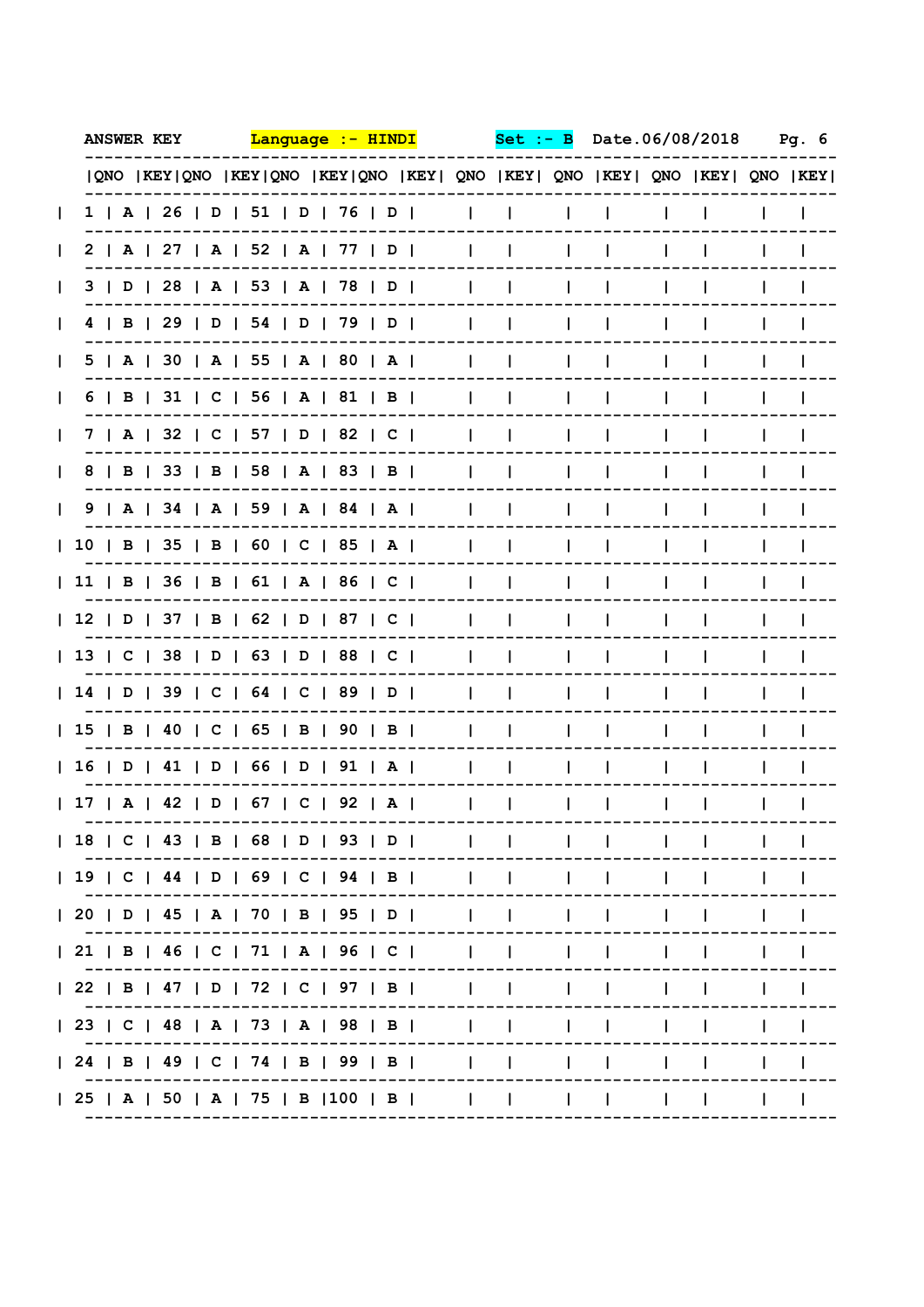| <b>ANSWER KEY</b> | <u> Lanquaqe :- HINDI</u>                                                   | $Set : -$                    |              |              | Date.06/08/2018 | Pg. 7 |
|-------------------|-----------------------------------------------------------------------------|------------------------------|--------------|--------------|-----------------|-------|
|                   | QNO  KEY QNO  KEY QNO  KEY QNO  KEY  QNO  KEY  QNO  KEY  QNO  KEY  QNO  KEY |                              |              |              |                 |       |
|                   | 1   B   26   B   51   D   76   A                                            | $\mathbf{I}$<br>$\mathbf{I}$ |              |              |                 |       |
|                   | 2   A   27   B   52   A   77   B                                            | $\mathbf{I}$<br>$\mathbf{L}$ | L            | I.           |                 |       |
|                   | $3$   B   28   D   53   A   78   B                                          | $\mathbf{I}$<br>$\mathbf{L}$ | L            | $\mathbf{I}$ | $\mathbf{I}$    |       |
|                   | 4   A   29   C   54   D   79   D                                            | $\mathbf{I}$<br>$\mathbf{L}$ | L            | $\mathbf{I}$ | I.              |       |
|                   | 5   B   30   C   55   A   80   D                                            | $\mathbf{I}$<br>$\mathbf{I}$ | L            | $\mathbf{I}$ | I.              |       |
|                   | 6   D   31   B   56   A   81   C                                            | $\mathbf{I}$<br>$\mathbf{I}$ | L            | $\mathbf{I}$ | I.              |       |
|                   | 7   A   32   B   57   D   82   C                                            | $\mathbf{I}$<br>$\mathbf{I}$ | L            | $\mathbf{L}$ | I.              |       |
|                   | 8   C   33   C   58   A   83   C                                            | $\mathbf{I}$<br>$\mathbf{L}$ | $\mathbf{L}$ | $\mathbf{I}$ | I.              |       |
|                   | 9   C   34   B   59   A   84   D                                            | $\mathbf{I}$<br>$\mathbf{L}$ | $\mathbf{L}$ | $\mathbf{I}$ |                 |       |
|                   | 10   D   35   A   60   C   85   B                                           | $\mathbf{L}$<br>$\mathbf{L}$ | $\mathbf{I}$ | $\mathbf{I}$ | Ι.              |       |
|                   | 11   A   36   C   61   D   86   C                                           | $\mathbf{I}$<br>$\mathbf{I}$ | $\mathbf{L}$ | $\mathbf{I}$ |                 |       |
|                   | 12   A   37   C   62   A   87   B                                           | $\mathbf{I}$<br>$\mathbf{I}$ | $\mathbf{L}$ | $\mathbf{I}$ |                 |       |
|                   | 13   D   38   B   63   D   88   B                                           | $\mathbf{I}$<br>$\mathbf{I}$ | L            | $\mathbf{I}$ |                 |       |
|                   | 14   B   39   A   64   C   89   B                                           | $\mathbf{I}$<br>Ι.           | I.           | I.           |                 |       |
|                   | 15   A   40   B   65   D   90   B                                           | Ι.                           |              | I.           |                 |       |
|                   | 16   B   41   D   66   C   91   B                                           |                              |              |              |                 |       |
|                   | 17   D   42   B   67   B   92   C                                           |                              |              |              |                 |       |
|                   | 18   C   43   D   68   D   93   B                                           |                              |              |              |                 |       |
|                   | 19   D   44   D   69   C   94   A                                           |                              |              |              |                 |       |
|                   | 20   B   45   A   70   B   95   A                                           |                              |              |              |                 |       |
|                   | 21   D   46   C   71   A   96   A                                           |                              |              |              |                 |       |
|                   | 22   A   47   D   72   C   97   A                                           |                              |              |              |                 |       |
|                   | 23   A   48   A   73   A   98   D                                           |                              |              |              |                 |       |
|                   | 24   D   49   C   74   D   99   B                                           |                              |              |              |                 |       |
|                   | 25   A   50   A   75   D   100   D                                          |                              |              |              |                 |       |